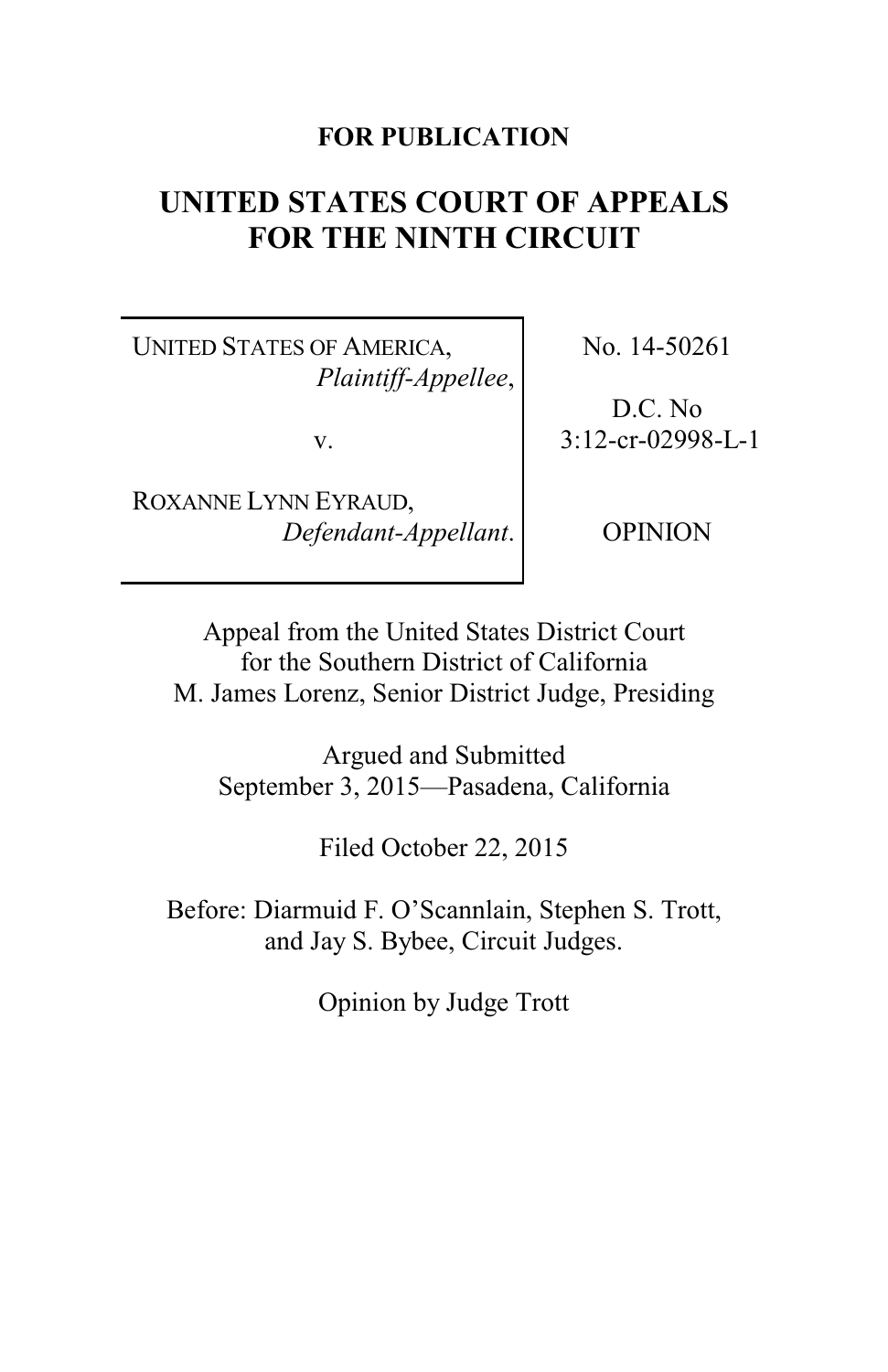# **SUMMARY\***

### **Criminal Law**

The panel affirmed the district court's restitution order in a case in which the defendant, who pled guilty to bank fraud, stole \$264,824.10 from her employer Rhino Building Services (RBS).

The panel explained that the restitution authorization in 18 U.S.C. § 3663A(b)(4) covers the entirety of attorneys' fees awarded to RBS, not just those incurred leading up to and during the grand jury proceedings, where RBS incurred those fees as part of its continuing investigation of the extent of the defendant's thievery. The panel held that the district court's findings and determinations are fully supported by the evidence. The panel wrote that contrary to counsel's claim about the district court's supposed ignorance of the "reasonably necessary" test, the district court was manifestly aware of the law governing an award of attorneys' fees. The panel held that the district court properly concluded that RBS's taxes and penalties were foreseeable and directly and proximately caused by the defendant's embezzlement. The panel wrote that the district court had no obligation to defer to any abatement of penalties negotiated between RBS and the IRS.

The panel wrote that contrary to counsel's argument, the district court did not, in reducing RBS's requested attorneys' fees by \$53,148.50, conclude that the fees incurred were not

**<sup>\*</sup>** This summary constitutes no part of the opinion of the court. It has been prepared by court staff for the convenience of the reader.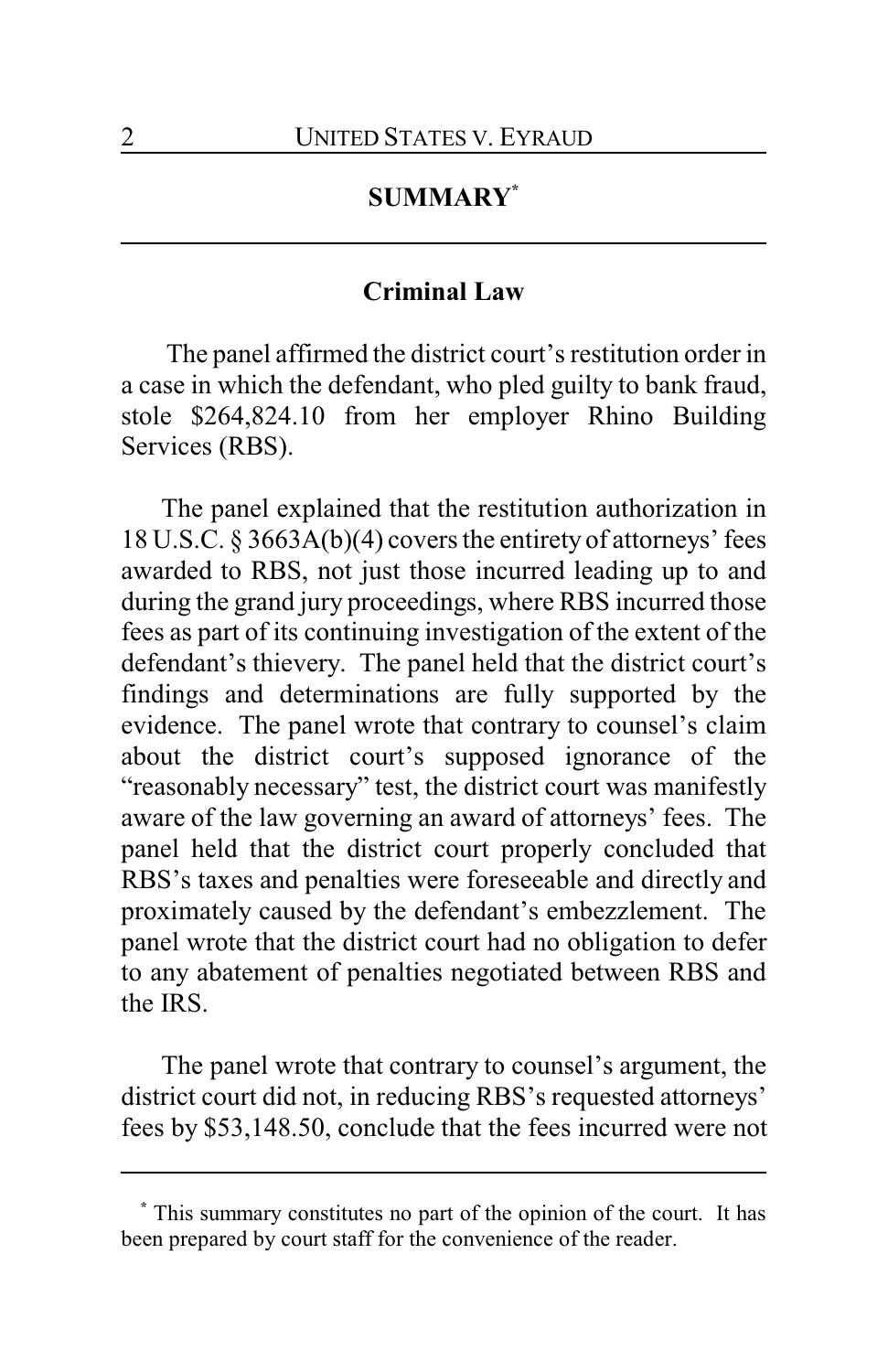reasonably necessary, just that the billing rate charged was too high.

The panel rejected the defendant's statutory and due process challenges to the district court's reviewing counsel's original billing invoices in camera.

The panel rejected as foreclosed the defendant's argument that after *Paroline v. United States*, 134 S.Ct. 1710 (2014), a jury, not a judge, must make the factual findings that support an order of restitution.

# **COUNSEL**

Joseph S. Camden (argued), Federal Defenders of San Diego, Inc., San Diego, California, for Defendant-Appellant.

Laura E. Duffy, United States Attorney, Peter Ko, Assistant United States Attorney, Chief, Appellate Section Criminal Division, Melanie K. Pierson (argued), Assistant United States Attorney, United States Attorneys' Office, San Diego, California, for Plaintiff-Appellee.

# **OPINION**

TROTT, Senior Circuit Judge:

# **I**

Over a two-year period, Roxanne Eyraud stole \$264,824.10 from her employer Rhino Building Services ("RBS"). Her embezzlement scheme involved writing extra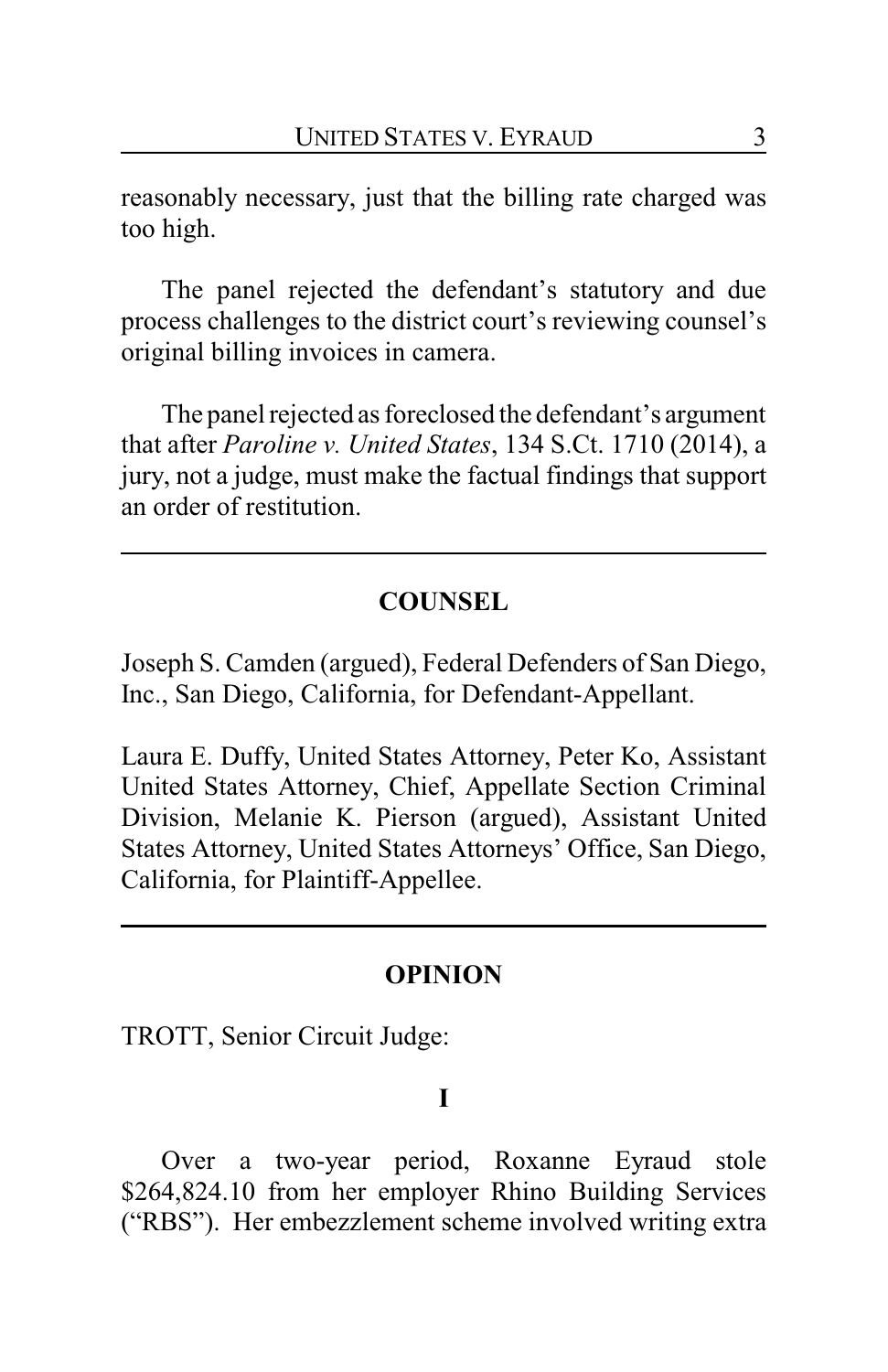payroll checks both to herself and to other unknowing employees. She forged her employer's signature on the checks, cashed them, and kept all the money for herself. Also, she mischaracterized thirty-four entries in RBS's Quickbooks accounting program as tax payments made by company check to the Internal Revenue Service ("IRS") covering the period from November, 2006 to June, 2008. These bogus checks totaled \$82,348.90 – money owed to the IRS but not remitted. The phantom check payments entered into Quickbooks were actually made payable to and cashed by Eyraud. She hid the paper checks to conceal her forgery.

RBS discovered part of Eyraud's theft in 2008 when an auditor spotted approximately \$150,000 worth of bogus checks. She confessed and covered the loss with \$150,000 from a well-to-do relative. Eyraud did not alert RBS to the approximately \$145,887.97 the auditor had not yet spotted, nor did she tell the company she had kept for herself the money listed in Quickbooks as paid to the IRS. The rest of Eyraud's thefts came to light in 2010.

### **II**

Pursuant to a negotiated agreement, Eyraud pleaded guilty to bank fraud in violation of 18 U.S.C. § 1344, one count of a ten count indictment. The court eventually sentenced her to time served with three years of supervised release. In addition, the court ordered her to pay restitution to RBS in the amount of \$425,445.44. This total included (1) \$114,224.10 in unrecovered stolen money, (2) \$128,372.02 in tax deficiencies and penalties caused by her fraud, (3) \$9,052 for forensic accounting fees, and (4) \$173,797.32 in attorneys' fees.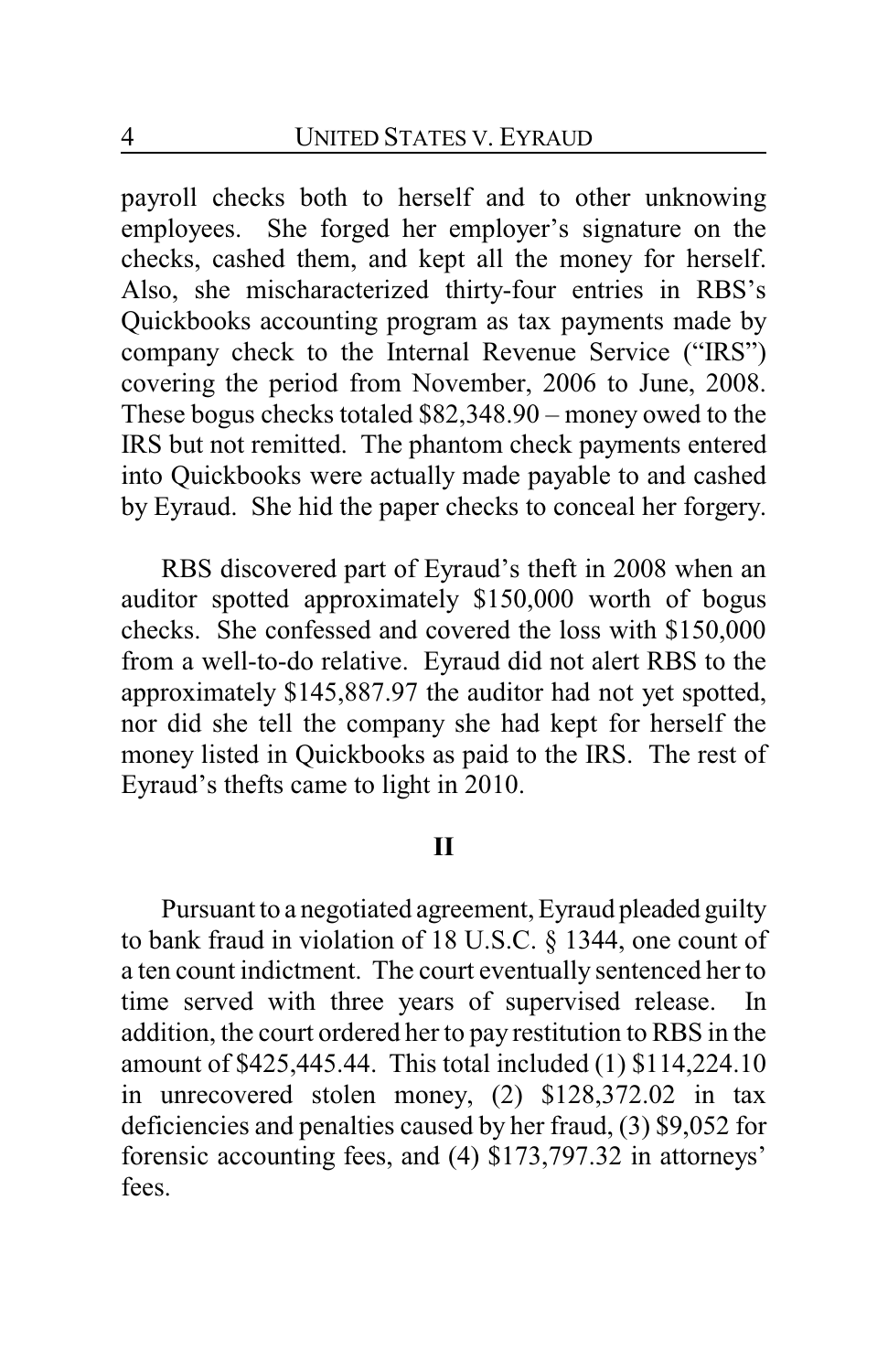#### **III**

Because the March 11, 2013, plea agreement was negotiated before RBS's full loss had been calculated, the agreement obligated the government to recommend restitution in the amount of only \$145,887.97. This number represented Eyraud's embezzled funds not yet repaid (\$114,824.10) and the resulting tax penalties and interest known as of the date of the agreement (\$31,063.87). The sum did not include RBS's attorneys' fees. On June 5, 2013, the Probation Office informed the court that RBS would be seeking considerably more in restitution than the amount specified in the plea agreement. Attorneys' fees now became an issue.

At a sentencing hearing on September 23, 2013, RBS appeared in court with private counsel to justify its request for additional restitution. RBS's appearance triggered a series of additional hearings and multiple dueling submissions by both RBS and Eyraud. On March 27, 2014, RBS supplemented its request with twenty-six invoice summaries – not the original invoices themselves – for attorneys' fees paid by RBS showing the attorney involved, the number of hours worked, and the hourly rate of each attorney. RBS also produced an eight-page sworn declaration from their attorney explaining his law firm's billing policy, the extent of the legal and investigative work performed, and the resumés of the attorneys who performed the work, as well as a summary of the tax damage done to RBS by Eyraud's scheme, calculated byquarter. Counsel's declaration asserted that the withheld original invoices contained information protected by both the attorney client and/or work product privileges.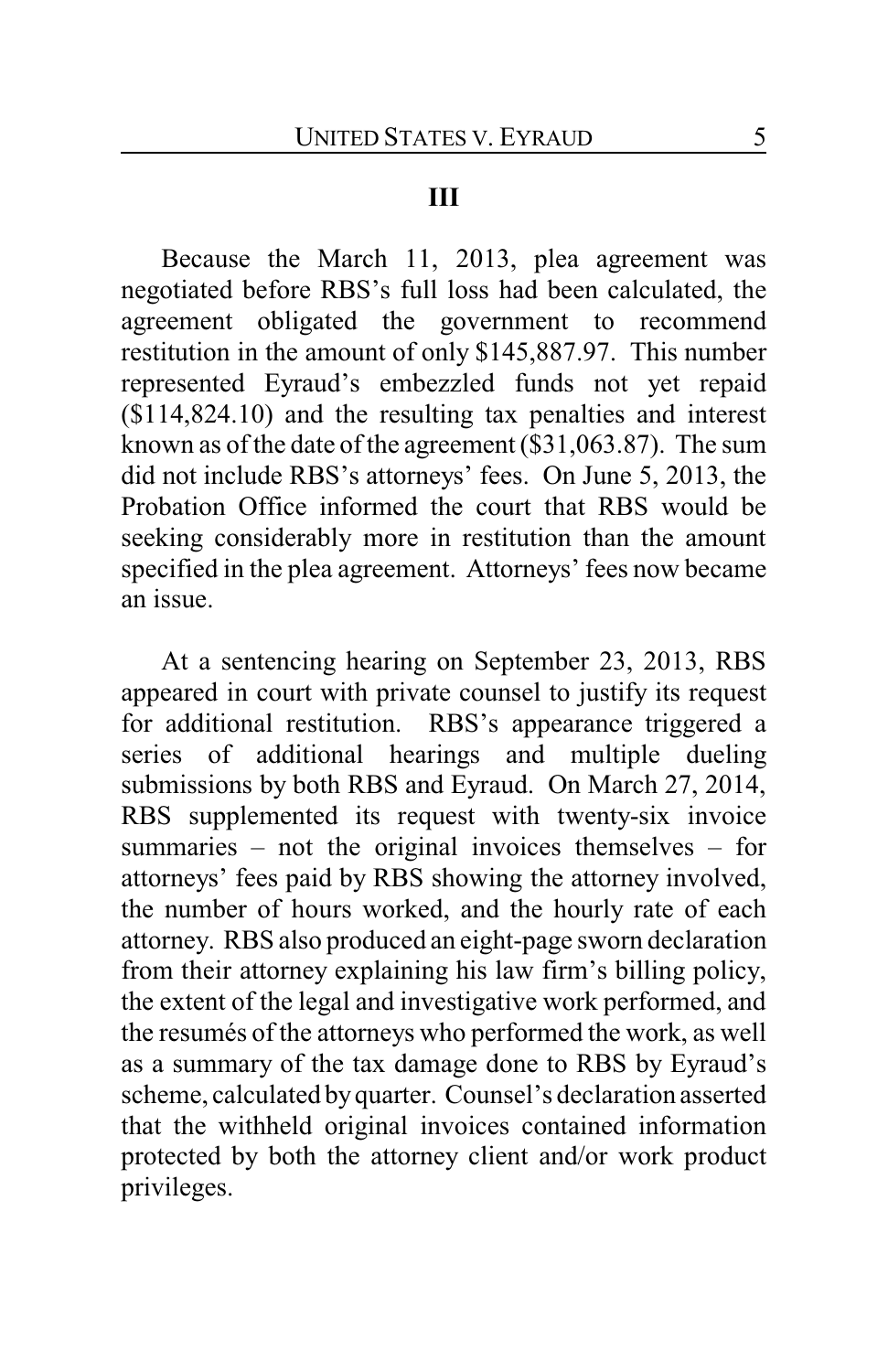At a contested hearing on April 3, 2014, RBS refined its request, and the court took the issue of restitution under submission, setting Eyraud's sentencing for April 24, 2014. Because of its plea agreement, the government continued to sit on the restitution sidelines.

On April 21, 2014, the court asked for the original invoices relating to the summaries previously submitted. The court said that it wanted to review the "billing rate and work completed by each attorney . . . ." On April 23, 2014, RBS filed the requested documentation *ex parte*, "for court's eyes only," and in camera, once again asserting the attorney client and/or work product privileges regarding "communications and information" in the originals.

On April 24, the court sentenced Eyraud, but set a later date to determine attorneys' fees and prejudgment interest. The court denied Eyraud's counsel's request for the original invoices, saying, "Well I'm not inclined to turn over the billing records, but when I rule, I will . . . explain my ruling to such a degree that you would be able to make any objections."

Final judgment day arrived on May 29, 2014, almost one year after RBS entered the fray on its own behalf.

In explaining its analysis and findings of fact and conclusions of law, the court indicated that the "backup billing documentation" RBS had provided was consistent with the invoice summaries. The court added that the attorneys had been careful not to include any fees not related to Eyraud's criminal case. True to its promise, the court explained its ruling in thoughtful detail. Counsel renewed his objection to the court's decision not to give him access to the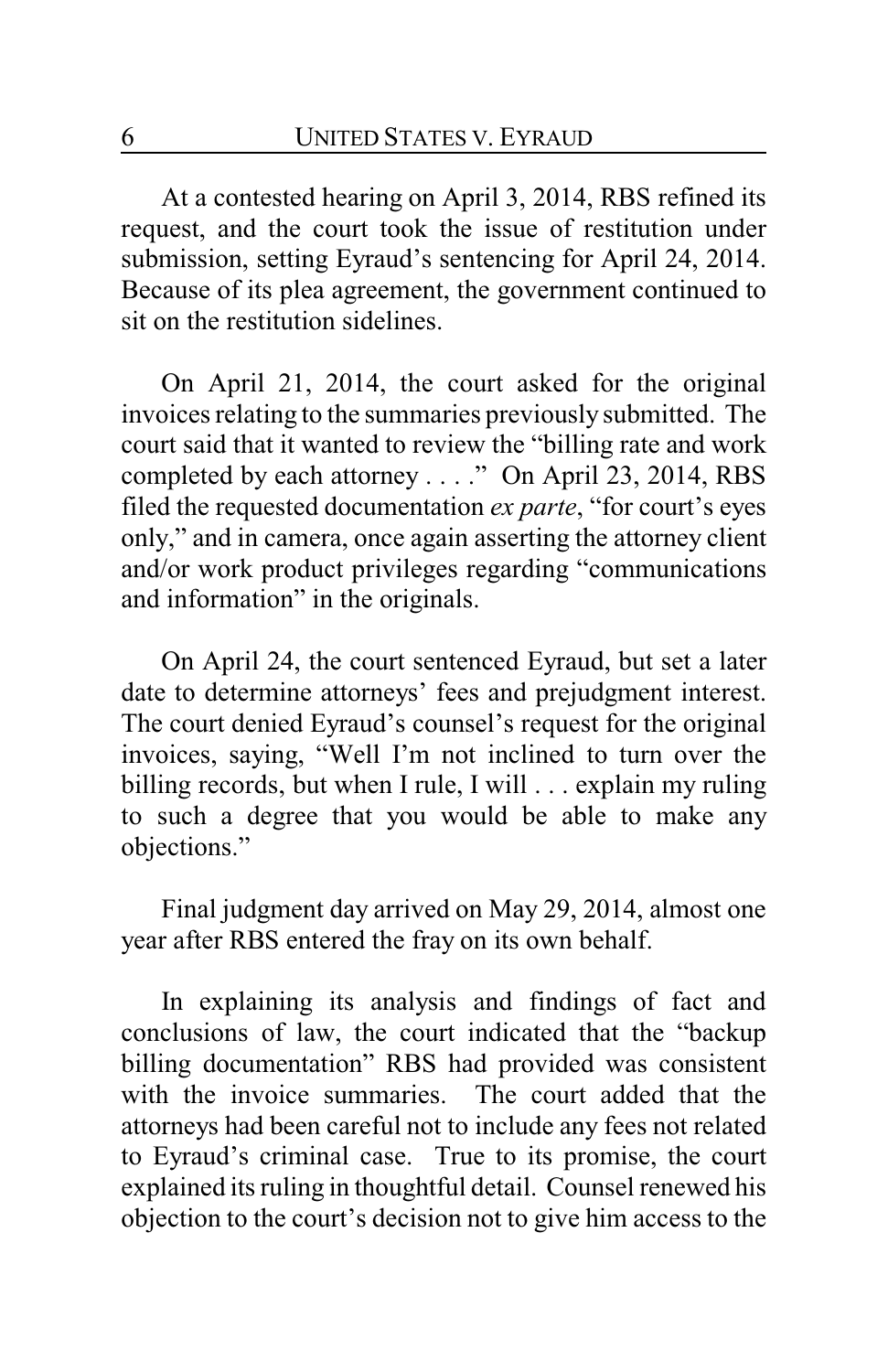original invoices. Counsel voiced his understanding that "implicit in the . . . [court's] order" was a denial of his assertion that the material he sought was not protected by any privilege.

#### **IV**

#### **Issues**

Eyraud presents us with six issues. First, whether the district court "erred in concluding that the attorneys' fees incurred by RBS were reasonably necessary." In his reply brief, however counsel takes a different tack, now claiming that the district court failed to apply the "reasonably necessary" test, and was ignorant of the test altogether.

Second, whether the court denied statutory and constitutional due process to Eyraud in denying access to the original billing invoices submitted in camera by RBS.

Third, whether the district court failed to account for \$85,402.32 in the amount of attorneys' fees awarded.

Fourth, whether the court erred in finding that RBS's tax penalty and interest loss were proximately caused by Eyraud's conduct.

Fifth, whether the IRS's abatement of 30% of the delinquent tax payments and interest was the true measure of Eyraud's damage to RBS, not the 70% Eyraud paid to the government.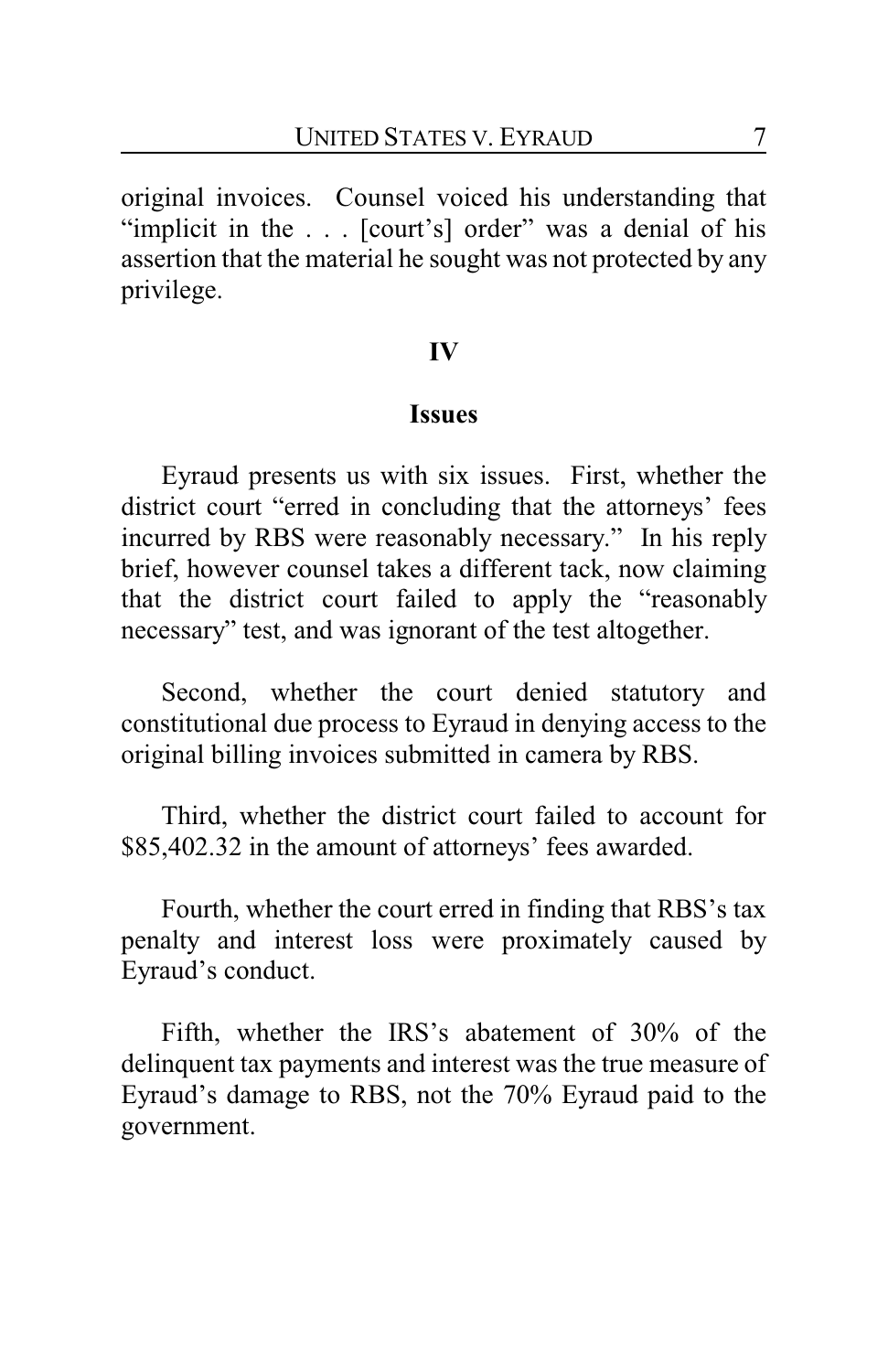Sixth, whether after *Paroline v. United States*, 134 S.Ct. 1710 (2014), a jury, not a judge, must make the factual findings that support an order of restitution.

#### **V**

#### **Standard of Review**

We review the district court's restitution order "for an abuse of discretion, provided it is within the bounds of the statutory framework. Factual findings supporting an order of restitution are reviewed for clear error." *United States v. Waknine*, 543 F.3d 546, 555 (9th Cir. 2008) (citation omitted). We review de novo Eyraud's due process claims.

#### **VI**

### **Attorneys' Fees**

#### **A. The Law**

The Mandatory Victims Restitution Act ("MVRA"), 18 U.S.C. § 3663A, requires a district court to "order a defendant to make restitution to a victim of certain specified offenses." *United States v. Anderson*, 741 F.3d 938, 951 (9th Cir. 2013)(citation omitted). The amount of restitution is limited to the victim's "actual losses" that are a direct and proximate result of the defendant's offense. *United States v. Hunter*, 618 F.3d 1062, 1064 (9th Cir. 2010). The MVRA lists certain losses that are undoubtably compensable, including "expenses incurred during participation in the investigation or prosecution of the offense." § 3663A(b)(4). However, so long as any loss – not just those incurred during investigation or prosecution – is an "actual loss" suffered as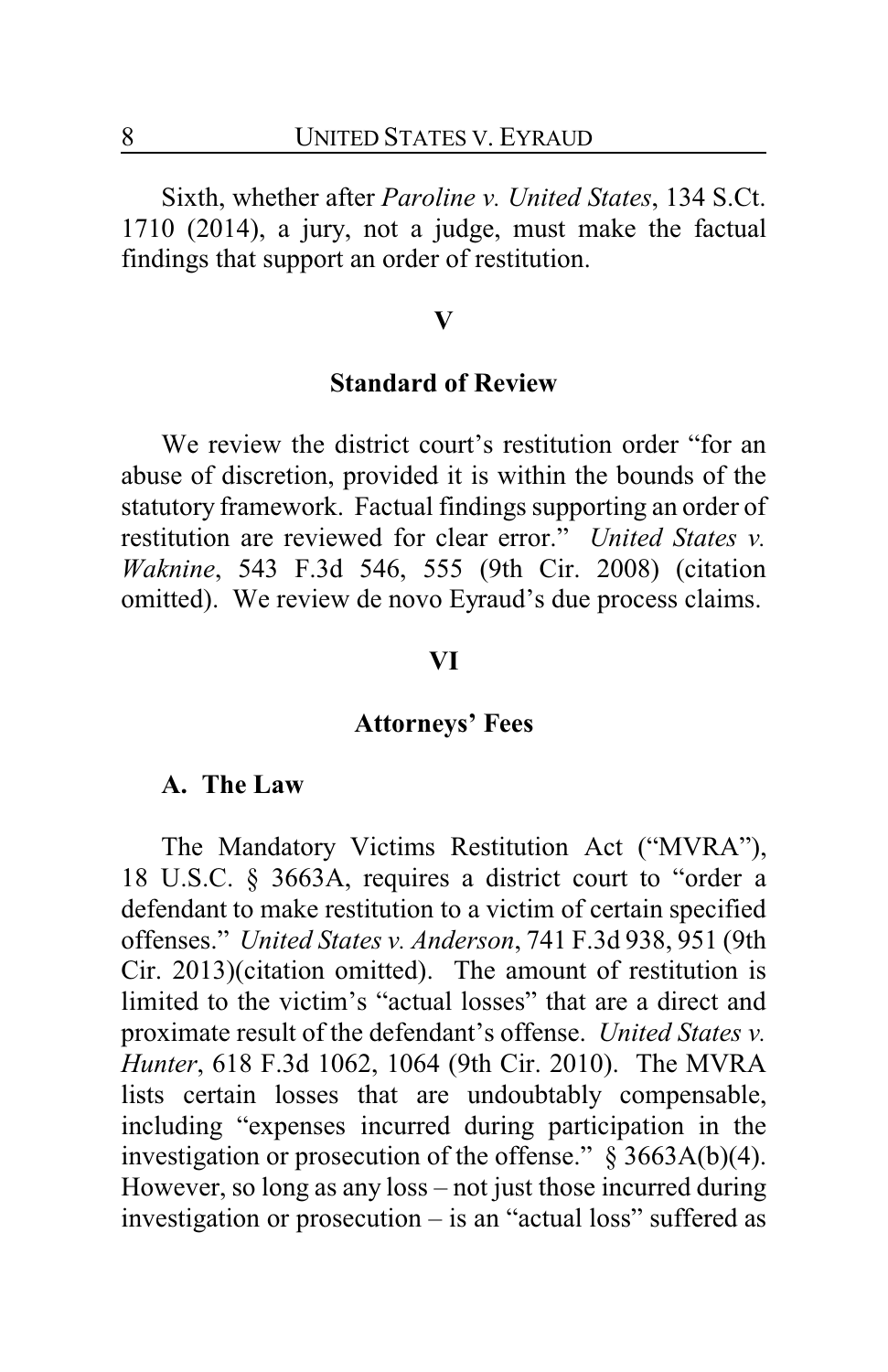a result of a defendant's qualifying crime and the MVRA's causation standard is satisfied, a district court must include the amount of that loss in its restitution order. *See Hunter*, 618 F.3d at 1064; *United States v. Peterson*, 538 F.3d 1064, 1074 (9th Cir. 2008).

Normally but not exclusively, the government proves the amount of loss and causation by a preponderance of the evidence. *See Peterson*, 538 F.3d at 1074–75. However, the statute setting the procedure for awarding restitution under the MVRA, 18 U.S.C. § 3664, also "authorizes the district court to allow a victim to prove up its own claim for restitution when the court deems it appropriate to do so." *United States v. Gamma Tech Indus., Inc.*, 265 F.3d 917, 924 (9th Cir. 2001).

When a victim does prove up its claim, it does not do so as a formal party to the proceedings, but as someone damaged by the defendant's crime. *Id.* at 924–25; §§ 3663(a)(1)(A); 3664(a). We note that in *Gamma Tech*, the government vigorously *opposed* allowing the third-party victim to bring its own restitution request. *See Gamma Tech*, 265 F.3d at 922. Here, RBS was similarly left to fend for itself in its request for restitution because the government's earlier plea deal with Eyraud tied its hands.

A meaningful difference exists between the role a victim like RBS plays at a restitution hearing and that of the prosecutor. *See United States v. Alverson*, 666 F.2d 341, 349 (9th Cir. 1982). The victim's interest is focused on making itself whole. The non-party victim does not advocate for a larger fine or longer prison sentence. And even if the victim were to do so, the district court would be powerless to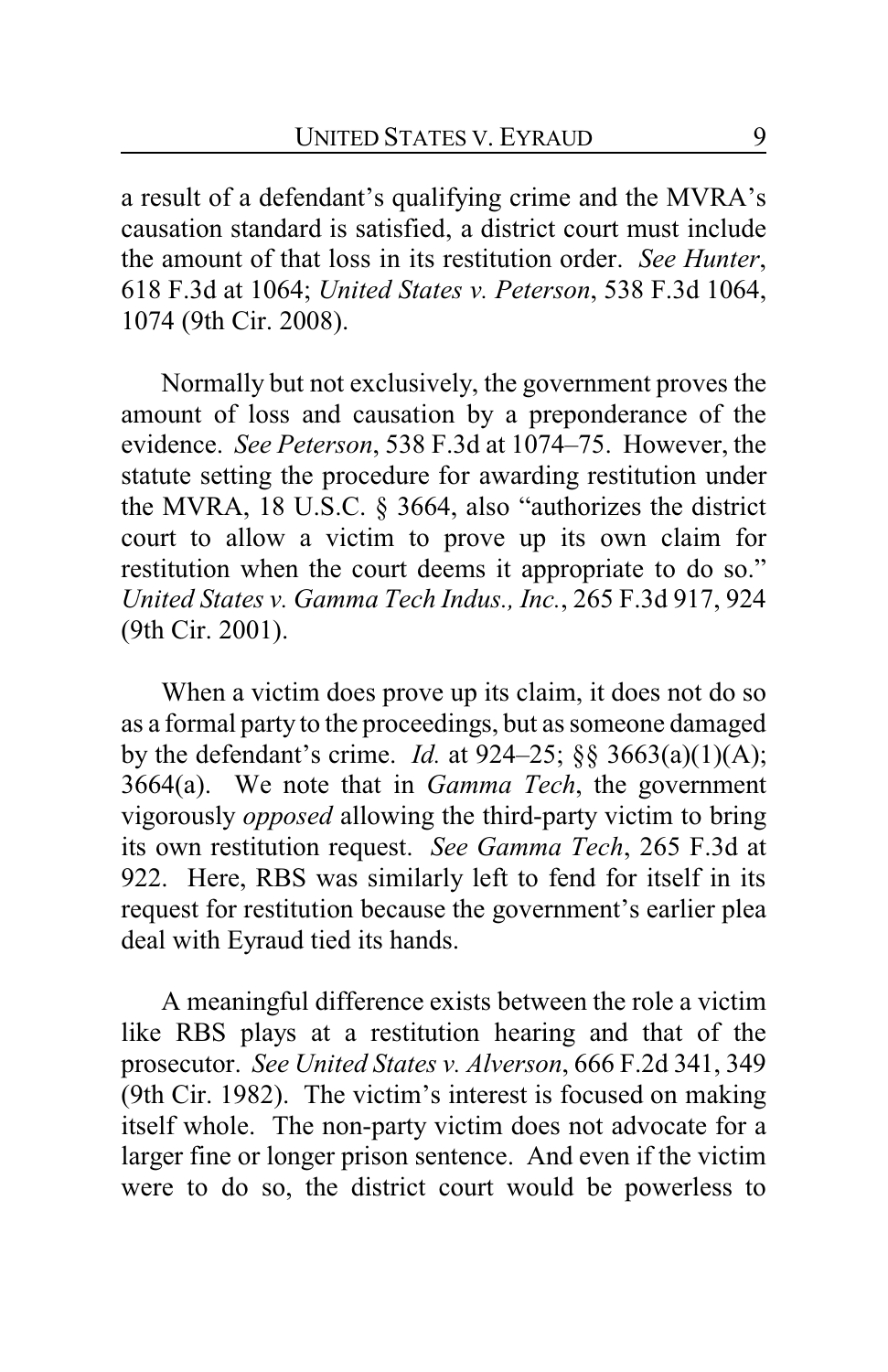increase the amount of restitution for solely punitive reasons. *See Hunter*, 618 F.3d at 1064.

# **B. Analysis**

The law is settled that a court may include attorneys' fees in a restitution order when the victim incurred the expenses to participate in law enforcement's investigation and prosecution of a defendant. *See* § 3663A(b)(4); *United States v. Gordon*, 393 F.3d at 1044, 1057 (9th Cir. 2004). To qualify as investigation costs under  $\S$  3663A(b)(4), the fees must be "reasonably necessary" to aid in the investigation or prosecution of the defendant. *See Waknine*, 543 F.3d at 559. This principle covers the portion of attorneys' fees that RBS incurred during its initial criminal investigation alongside the FBI into Eyraud's fraud and during the grand jury proceedings. *See Gordon*, 393 F.3d at 1057 (approving "investigation costs [that] were incurred in response to five grand jury subpoenas and a number of government requests requiring [the victim] to analyze vast amounts of documentation and electronic information").

However, this is not the end of the story. We have adopted "a *broad* view of the restitution authorization [for investigation costs]," holding that "investigation costs – including attorneys' fees – incurred by private parties as a direct and foreseeable result of the defendant's wrongful conduct may be recoverable." *Gordon*, 393 F.3d at 1056–57 (citations omitted) (alteration in original). For instance, in *United States v. Cummings*, 281 F.3d 1046, 1051–53 (9th Cir. 2002), we concluded that  $\S$  3663(b)(4) – the companion statute to  $\S 3663A(b)(4)$  – was broad enough to serve as the basis for a restitution award for a mother's attorneys' fees in a separate child custody proceeding where the father had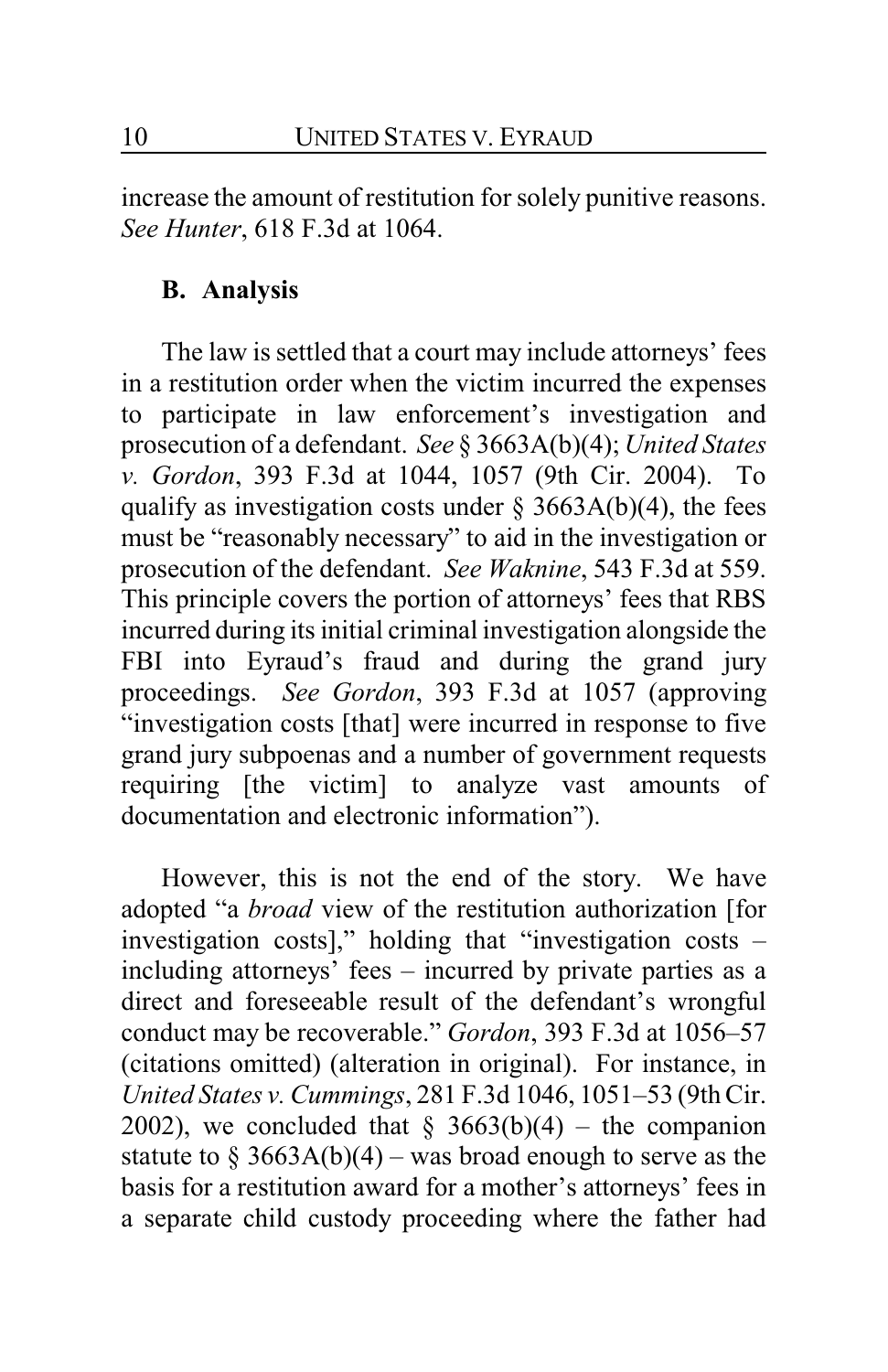improperly retained the children abroad. We have concluded that the MRVA is similarly expansive. *See United States v. Hayward*, 359 F.3d 631, 642 (9th Cir. 2004) (holding that parents were entitled to restitution under  $\S 3663A(b)(4)$  for "reasonable costs in obtaining the return of their victimized children from London and in making their children available to participate in the investigation and trial").

The textual reach of  $\S$  3663A(b)(4) manifestly covers the entirety of the attorneys' fees awarded to RBS, not just those incurred leading up to and during the grand jury proceedings. RBS incurred those fees as part of its continuing investigation of the extent of Eyraud's thievery. Eyraud created the need for this investigation by concealing the full measure of her wrongdoing when she was first confronted and then cutting a favorable deal with the government before RBS discovered the extent of her crime. Because she had disguised her scheme through multiple false entries in the company's Quickbooks and tax ledger, Eyraud should have anticipated – especially after her lack of candor – that unearthing the full consequences of her embezzlement would take additional time, effort, and money.

As *GammaTech* holds, a victim may prove up its own claim for restitution. Section 3664(d)(4) invites a victim seeking recompense privately to submit in camera information and documents revealing the full amount of a loss. In light of the MVRA's broad remedial purpose and the statutes implementing that purpose, it stands to reason that the term "investigation" must cover a victim's reasonable investigation, not only one conducted by a government agency. Consequently, the award of attorneys' fees to RBS was proper.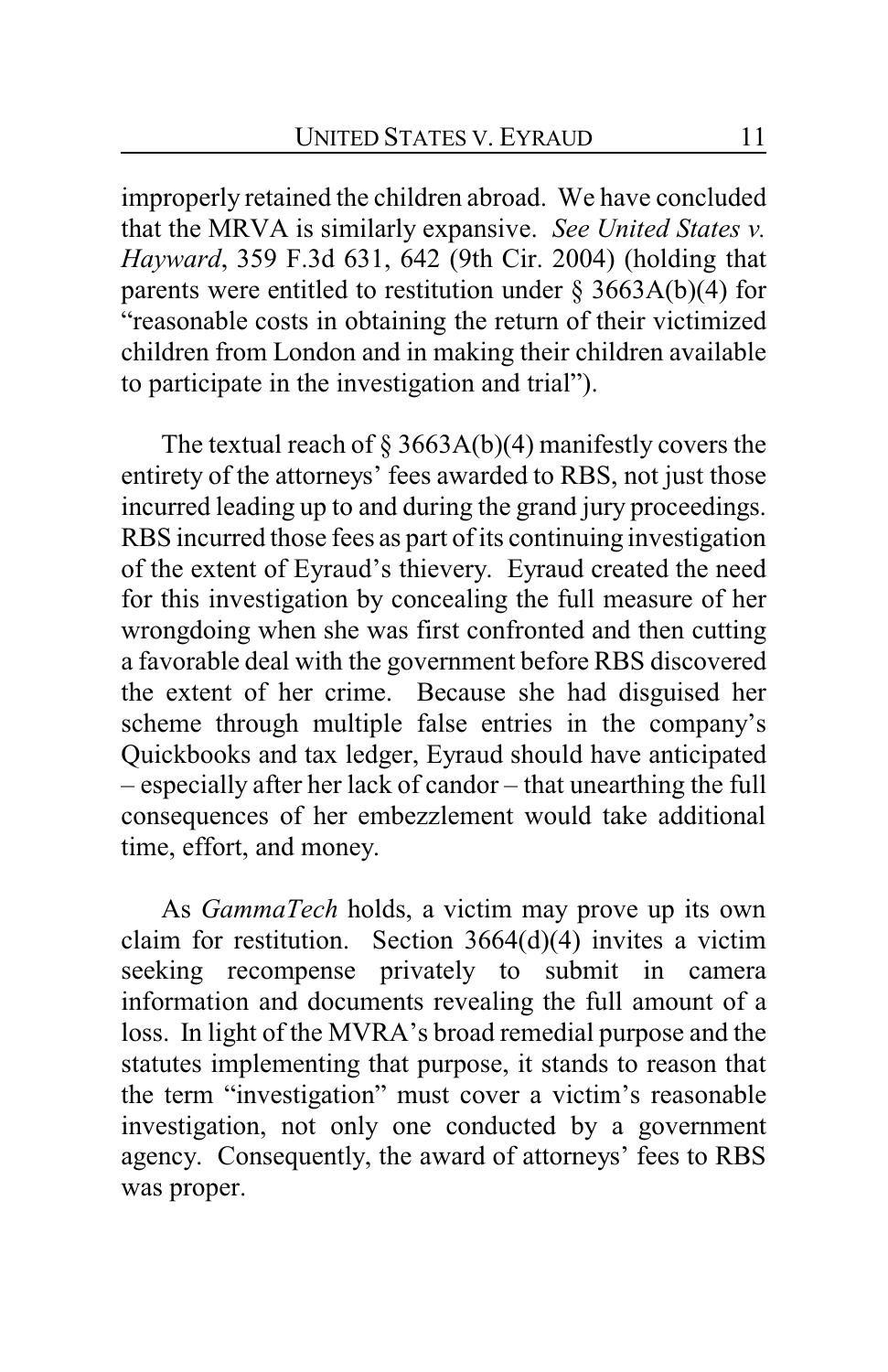An examination of the district court record through the prism of the relevant statutes and cases reveals no error or failure to exercise appropriate discretion. The court's consideration of RBS's interests as well as Eyraud's was thorough and a model of careful due process. The court's findings and determinations are fully supported by the evidence, including the court's decision about RBS's tax penalty and interest loss. Eyraud's cooked Quickbooks were directly responsible for the IRS penalties incurred by RBS. Contrary to counsel's claim about Judge Lorenz's supposed ignorance of the appropriate test, the court was manifestly aware of the law governing an award of attorneys' fees.

Moreover, the court properly concluded that RBS's taxes and penalties were foreseeable and directly and proximately caused byEyraud's embezzlement, with no break in the chain of causation. An intervening cause that is not "directly related to the offense conduct" will sever the causal chain. *United States v. Meksian*, 170 F.3d 1260, 1263 (9th Cir. 1999); *see also Gamma Tech*, 265 F.3d at 928 ("The causal chain may not extend so far, in terms of the facts or the time span, as to become unreasonable."). Nevertheless, the "[d]efendant's conduct need not be the sole cause of the loss," and "we have approved restitution awards that included losses at least one step removed from the offense conduct itself." *Id.*

In *United States v. Peterson*, 538 F.3d 1064 (9th Cir. 2008), we rejected an argument similar to Eyraud's. There, homebuilders were convicted of submitting gift letters that falsely claimed that borrowers had received the down payments for HUD-insured home loans from their relatives, rather than from the homebuilders. *Id.* at 1067–69. When the borrowers defaulted on their loans, the district court ordered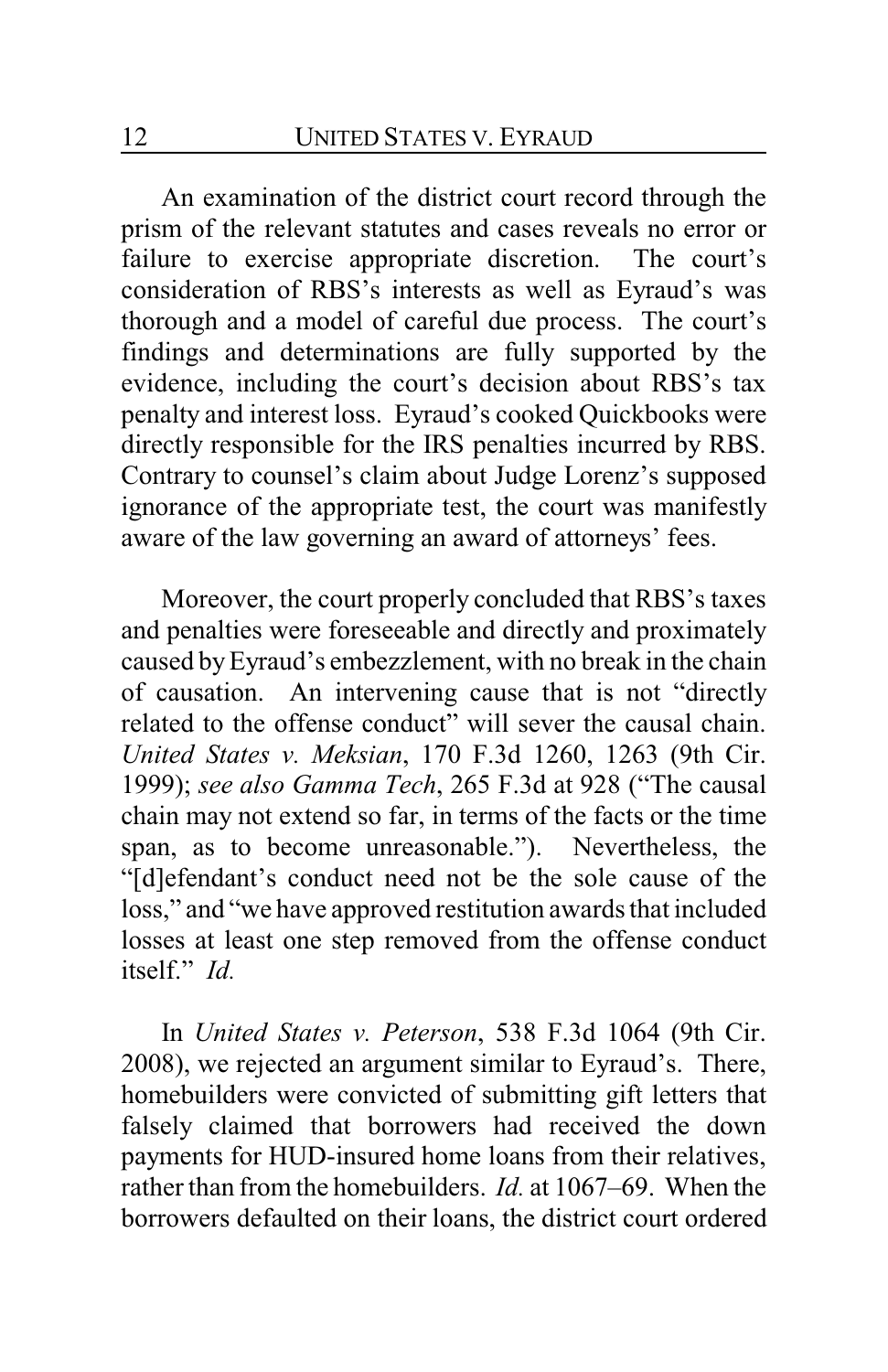the homebuilders to compensate HUD for its losses. The homebuilders argued that HUD's losses were caused by the borrowers defaulting on the loans, not the fraudulent gift letters. *Id.* at 1077. We held that the borrowers' default was not a superceding cause that relieved the homebuilders' restitution obligation because the borrowers would not have qualified for the loans in the first instance without the false letters. *Id.*

Similarly, Eyraud's fraud was the first link in the causal chain. The period for which RBS sought to recover its tax deficiencies and losses began at a time when it was current on its taxes. It was only after Eyraud depleted RBS's coffers and entered false tax payments on the books that RBS again fell behind on its payments to the IRS. As the district court found, Eyraud's theft "created the circumstances under which the harm or loss occurred." *Meksian*, 170 F.3d at 1263 (quoting *United States v. Spinney*, 795 F.2d 1410, 1417 (9th Cir. 1986)). Moreover, RBS's restitution request focused on the time period most directly related to Eyraud's losses. As a result, it was reasonable to hold Eyraud responsible for RBS's taxes that had gone unpaid and the penalties incurred as a result of Eyraud's fraud.

Contrary to Eyraud's assertion, the negotiated amount of the IRS's abatement did not relieve the court of its responsibility to determine the amount of loss. *See* § 3664(f)(1)(A) (commanding that "[i]n each order of restitution, the court shall order restitution to each victim in the full amount of each victim's losses as determined by the court"). Quite simply, the IRS did not determine the amount of restitution owed to RBS because of Eyraud's fraud, and the district court had no obligation to defer to any reduction in penalties negotiated between RBS and the IRS.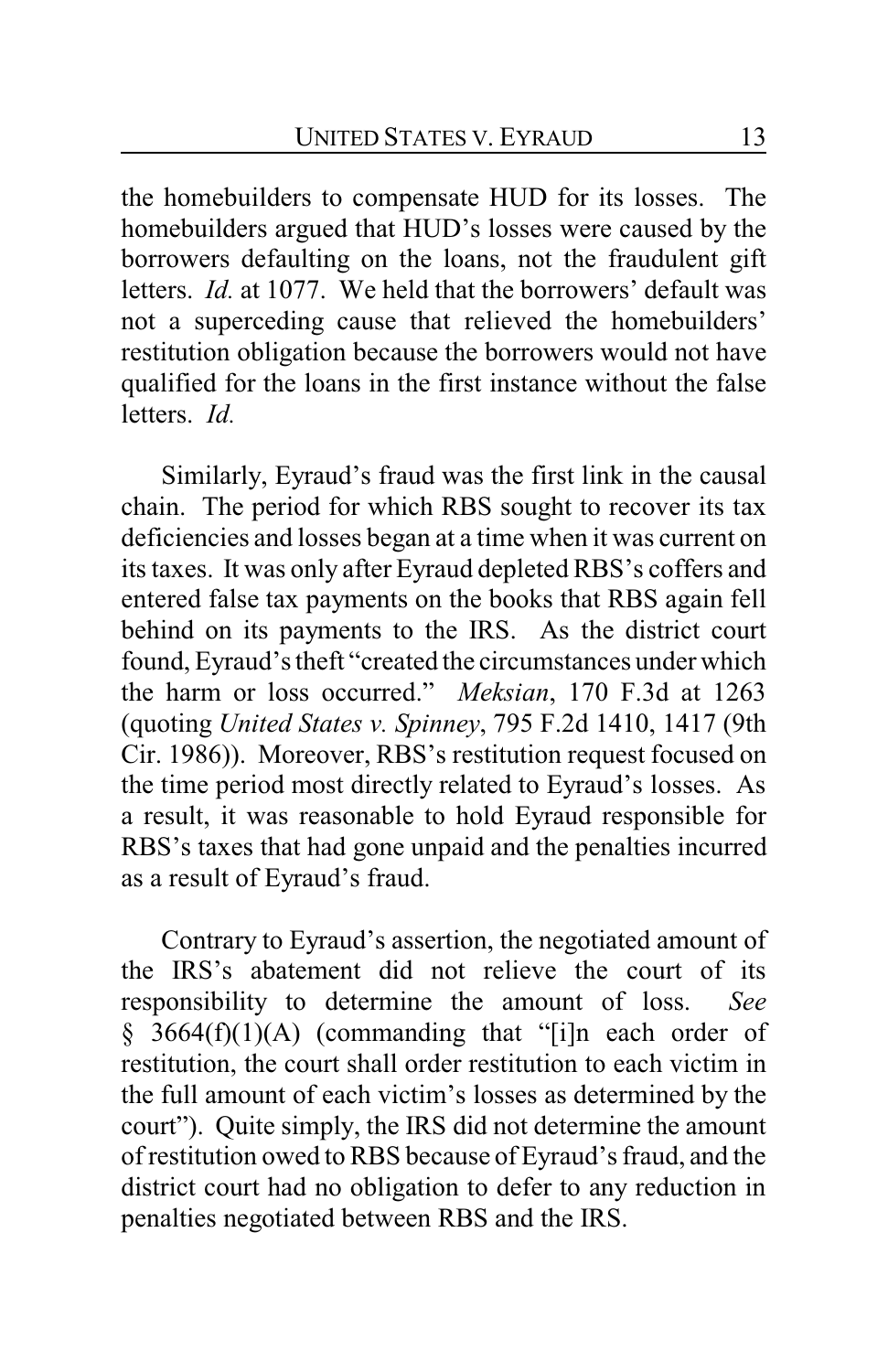Furthermore, by examining the original invoices, the court reduced RBS's requested attorneys' fees by \$53,148.50. Contrary to counsel's unsupported argument, the court did not conclude in making this reduction that the fees incurred were not reasonably necessary, just that the billing rate charged was too high.

Counsel's assertion that the court overlooked \$85,405.32 of RBS's request is without merit. The colloquy between court and counsel reveals without ambiguity that the court had approved the requested total minus the familiar lodestar reduction. Counsel said he understood the amount being requested and that the court had approved was "a total of \$226,995.32." At the time, counsel said nothing about a missing \$85,405.32, and he did not respond when the court said, "I can be more specific as far as the amounts of money by the different attorneys. I don't know if that's what you're interested in." One wonders why counsel did not timely raise this question during the hearing when given the opportunity to request clarification on the precise amounts awarded.

As the district court explained at the restitution hearing, RBS's requested attorneys' fees included \$35,162.50 in "grand jury billings" and \$71,265.00 for "restitution billing," two figures that total to \$106,427.50. The court went on to explain that after reducing the attorneys fees via the lodestar method, the court had landed on \$173,797.32 as the final amount owed. Though Eyraud's math is not quite accurate, what we gather to be counsel's contention is that there is a gap between the attorneys fees that the district court explained orally at the restitution hearing (\$106,427.50) and the attorneys fees later awarded by the district court (\$173,797.32).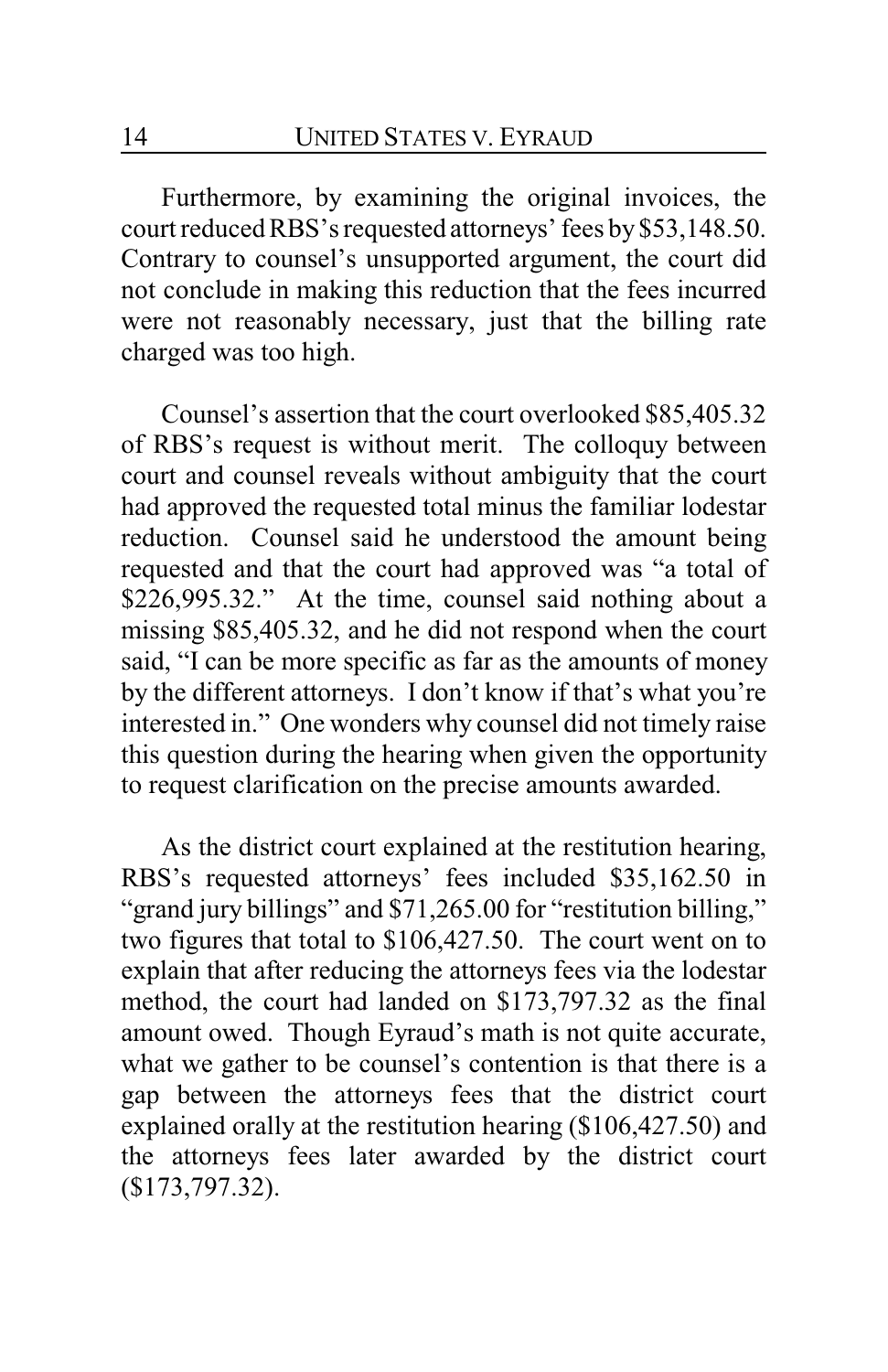The transcript demonstrates that the district court was not attempting to give a thorough accounting of every invoice submitted by RBS, but rather highlighting several of RBS's primary requests. Indeed, the court only orally discussed invoices 8, 9, and 11–21, leading us to the obvious inference that invoices 1–7 and 10 contained additional billing requests that the court did not orally address. If counsel had wanted further clarification, he should have requested it when given precisely that opportunity.

#### **VII**

### **Due Process**

### **A. Statutory Procedure**

Counsel argues that his client had a statutory right to access counsel's original invoices. 18 U.S.C. § 3664 and Federal Rule of Criminal Procedure 32 govern how a restitution award is set.  $\frac{6}{9}$  3664(c). Under  $\frac{6}{9}$  3664(a), a district court must order the probation officer "to obtain and include in its presentence report, or in a separate report, . . . information sufficient for the court to exercise its discretion in fashioning a restitution order." Once the report is complete, § 3664(b) requires the district court to "disclose to both the defendant and the attorney for the Government all portions of the presentence or other report . . . described in subsection (a) of this section" – in other words, the reports *that probation prepared*.

Counsel relies entirely on subsections (a) and (b) to argue that the district court improperly reviewed the billing statements in camera. His argument is patently flawed. Those sections are inapposite. RBS's in camera invoices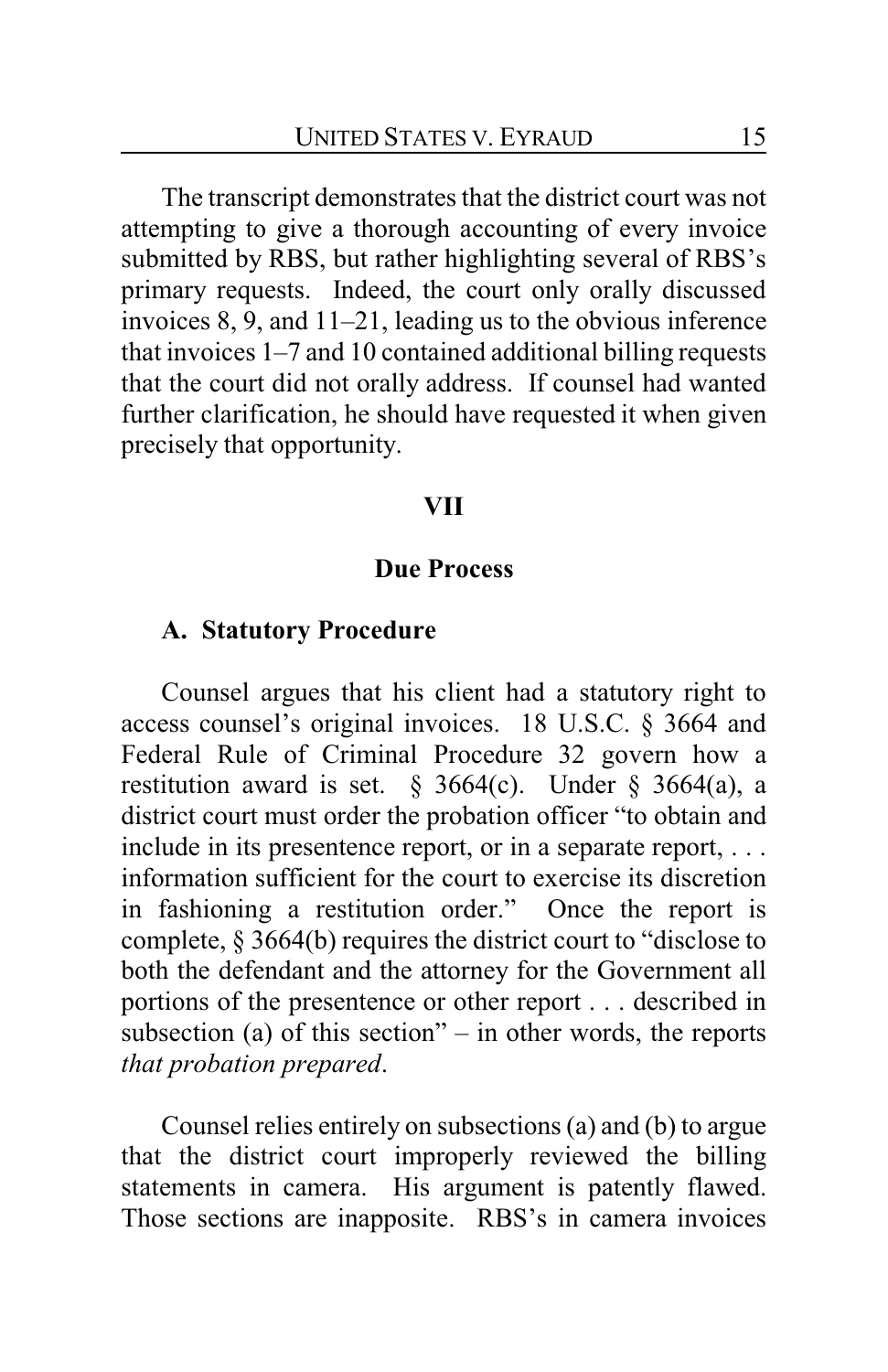were *not* part of probation's report. They were submitted separately to comply with the district court's careful order. Therefore, the applicable subsection is  $(d)(4)$ , not subsections (a) and (b). Subsection  $(d)(4)$  says, "After reviewing the report of the probation officer, the court may require additional documentation or hear testimony. The privacy of any records filed, or testimony heard, pursuant to this section shall be maintained to the greatest extent possible, and such records may be filed or testimony heard in camera." This section *requires* the district court to protect the privacy of RBS's submissions "to the greatest extent possible," and specifically authorized the submission of the documents in camera. Accordingly, there was no statutory error.

### **B. Due Process**

We begin by noting that counsel did not protect the record on this issue by asking the district court for a protective order preserving the original invoices under seal so they might be reviewed on appeal. 9th Cir. R. 27-13. This lapse leaves us with the district court's description of them as simply corroborative of what counsel already had seen. That being the unchallenged state of the record, Eyraud was not denied due process – unless we were to conclude somehow that § 3664(d)(4) is unconstitutional on its face, which we do not.

To date, no circuit to consider the argument has concluded that the Due Process Clause requires full disclosure of all the information relied on by a court at sentencing. *Stewart v. Erwin*, 503 F.3d 488, 495 (6th Cir. 2007) (observing "the federal appellate courts that have considered this issue have uniformly concluded that" Supreme Court precedent "do[es] not recognize such a federal due process right to full disclosure"); *United States v. Curran*,